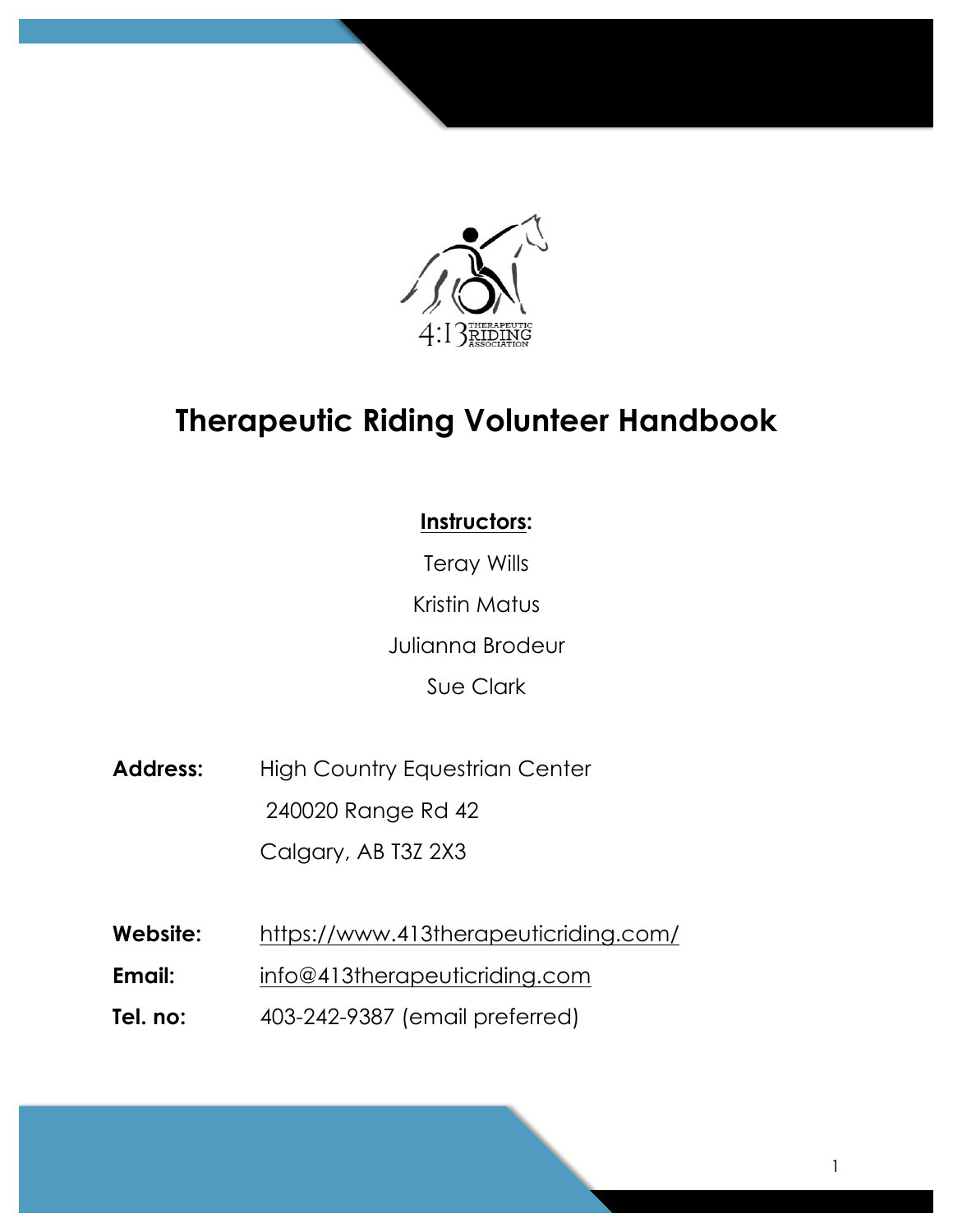### 4:13 Therapeutic Riding Association

*Our programs aim to relieve conditions associated with disability by providing therapeutic riding programs to support the physical, mental and emotional well being of individuals with disabilities and their families.*

# **CLASS ROUTINE**

To give new volunteers an opportunity to learn the routine for lessons, we will try to pair you with an experienced volunteer. A general outline for lessons is as follows:

# **PRE-CLASS:**

Leaders:

- Arrive one hour before class is due to start.
- Sign in and ask for important information from the instructor/volunteer coordinator.
- Under the direction of the instructor, assist with grooming and tacking up the horses. Put on the saddle first, and do up the girth gently and slowly until just snug. Leave the final tightening for the Instructor. If assigned, bridle the horse over top of the halter and twist up the reins to avoid dragging.
- Lead the horse to the arena when asked.
- Lead the horse around the arena several times for a pre-lesson warm up and behavior assessment. During this time, the Instructor will check each horses' tack.
- The Instructor will give directions for mounting order and location.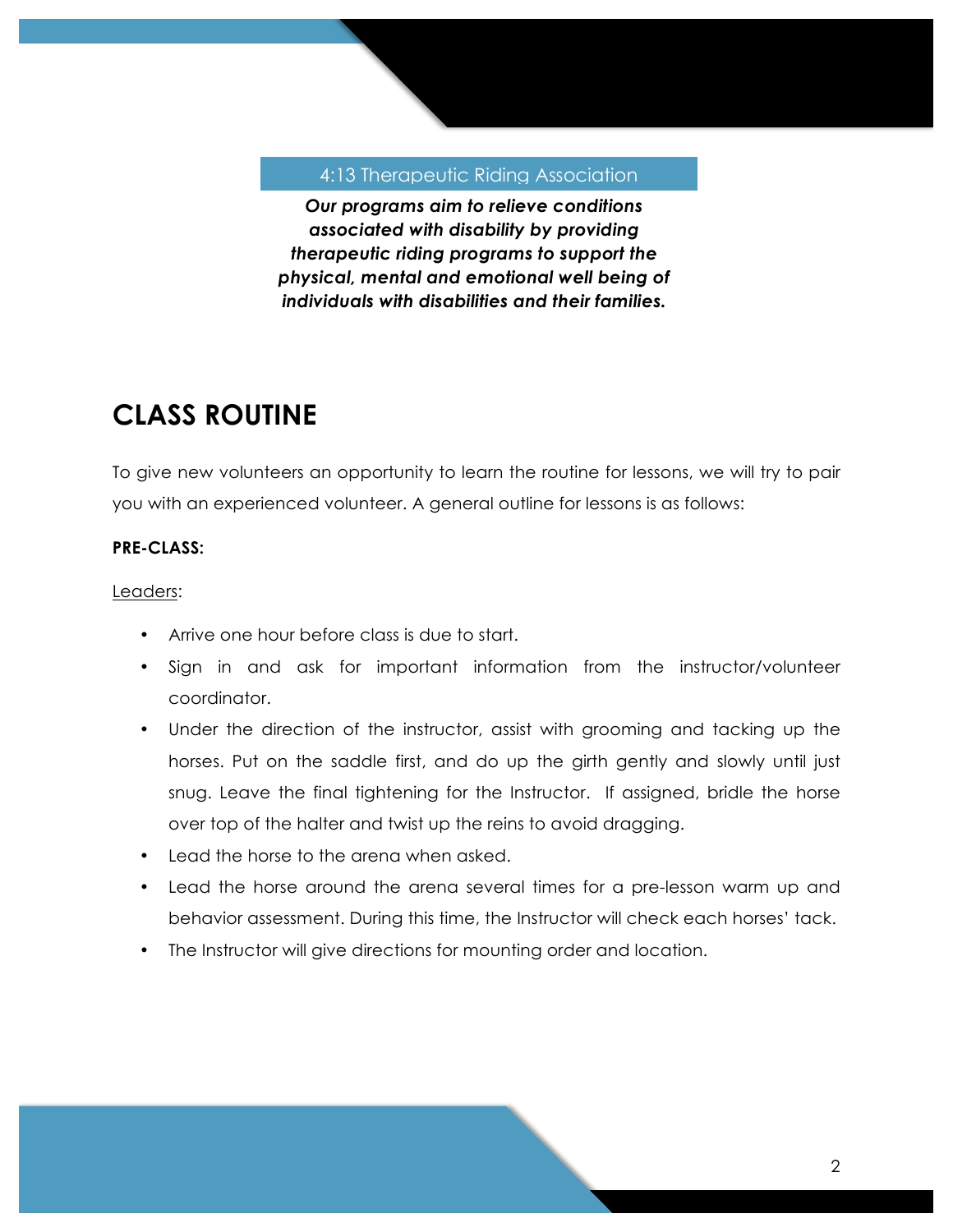### Sidewalkers:

- Arrive at least 15 minutes before class is due to start.
- Sign in and ask for important information from the instructor/volunteer coordinator.
- Locate the student that you will assist and help them prepare for lessons: boots, helmet, and safety belt if required.
- Wait with student until Instructor calls for the first student to enter the arena.

### **DURING CLASS:**

- Volunteers must be alert at all times to the request and directions of the Instructor, who is responsible for the smooth running of the class and the safety of the students.
- You can help make each class an enjoyable experience for our students. If you are needing some assistance with the horse that you are working with, speak to the Instructor quietly but do not alarm your student unnecessarily. If you are having difficulty with a student, please also speak discreetly to the Instructor who can advise.

## **AFTER CLASS:**

- The Instructor will give directions for dismounting order and location. Then the students and horses will exit the arena.
- As we run back-to-back classes, please help switch horses and change tack as needed before the next class.
- Brush the horse lightly and return to paddock or stall.
- Both leaders and sidewalkers ensure that equipment in the area and tack up area are put away and clean.
- Record comments about the students progress etc. in the rider report book and sign out.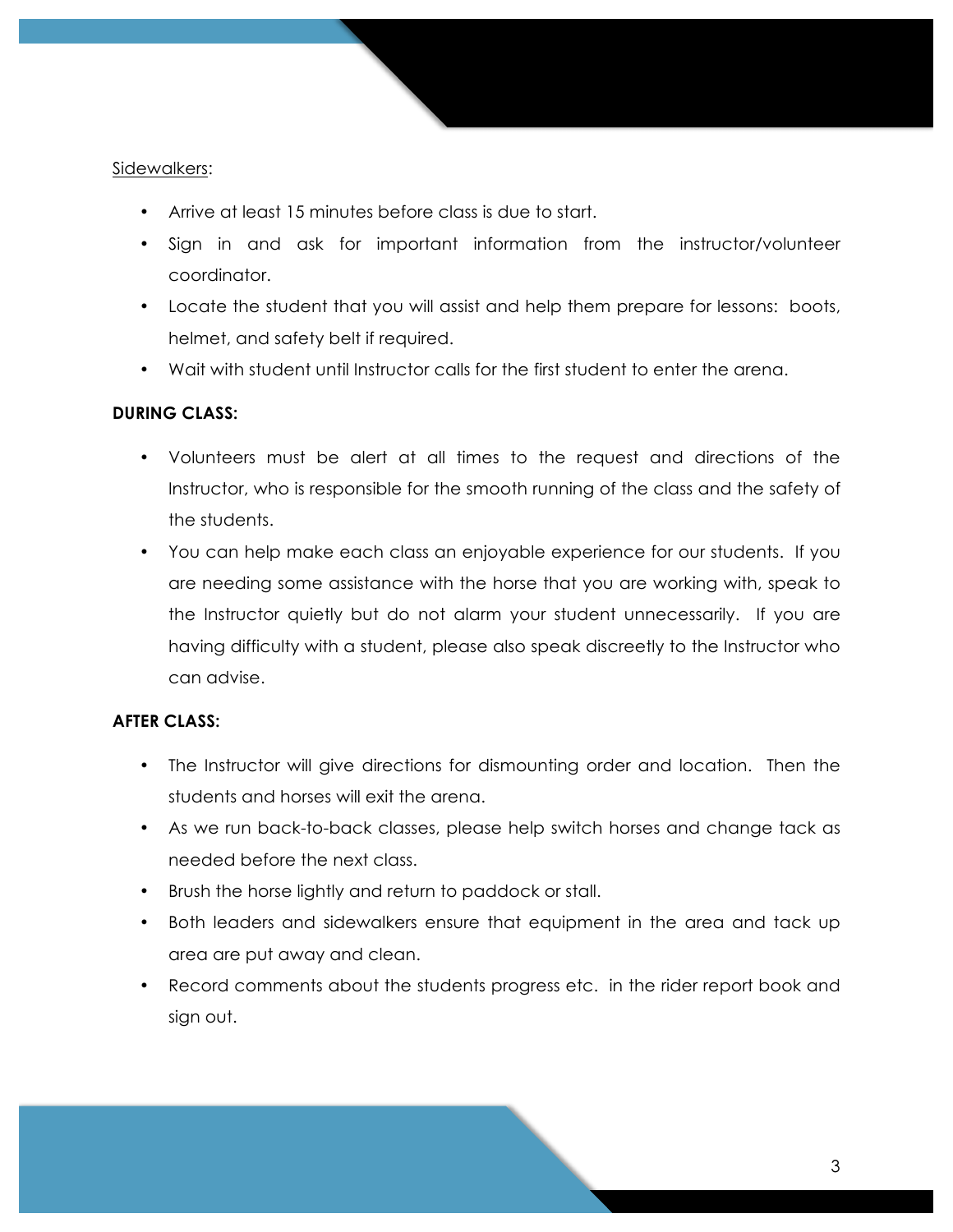# **VOLUNTEER ROLES**

### **ROLE OF LEADERS:**

The leader is responsible for the horse at all times. On occasion, a student may go off the lead for parts of the lesson, in which case the leader should remain in the leading position between the horse's head and shoulder, ready to assist or take control again if necessary. Some students ride independently but leaders will still be stationed inside, around the arena in case of an accident.

- **1.** At the start of a lesson, bring the horse to the mounting ramp/area when directed to by the Instructor and hold the horse securely while the student mounts, paying attention to the horse and student. When approaching a mounting block or ramp, lead the horse from the right side so that the horse's left side is against the block or ramp. Halt the horse and make sure it is still and quiet. **Please remember to keep your attention on the horse.**
- 2. After the student is mounted, the Instructor will tell you to "walk on" or request the rider to tell the horse to "walk on", but just until you are clear of the mounting area. Halt again so that stirrups and student position can be adjusted by the Instructor or Assistant Instructor.
- 3. If your student is standing with you waiting to be mounted and you do not have a sidewalker, make sure that he or she does not wander around, but stands quietly beside you.
- 4. Usually horses are led from their left side with the leader's right hand 6-8 inches from the horse's halter with the extra rope folded in the left hand. Maintain a position slightly behind the horse's head. Be prepared to change sides after a change of direction.
- 5. The Instructor will tell the student what to do with the horse; the leader's job is to assist the student in carrying out these instructions safely while giving the student every opportunity to do as much as possible.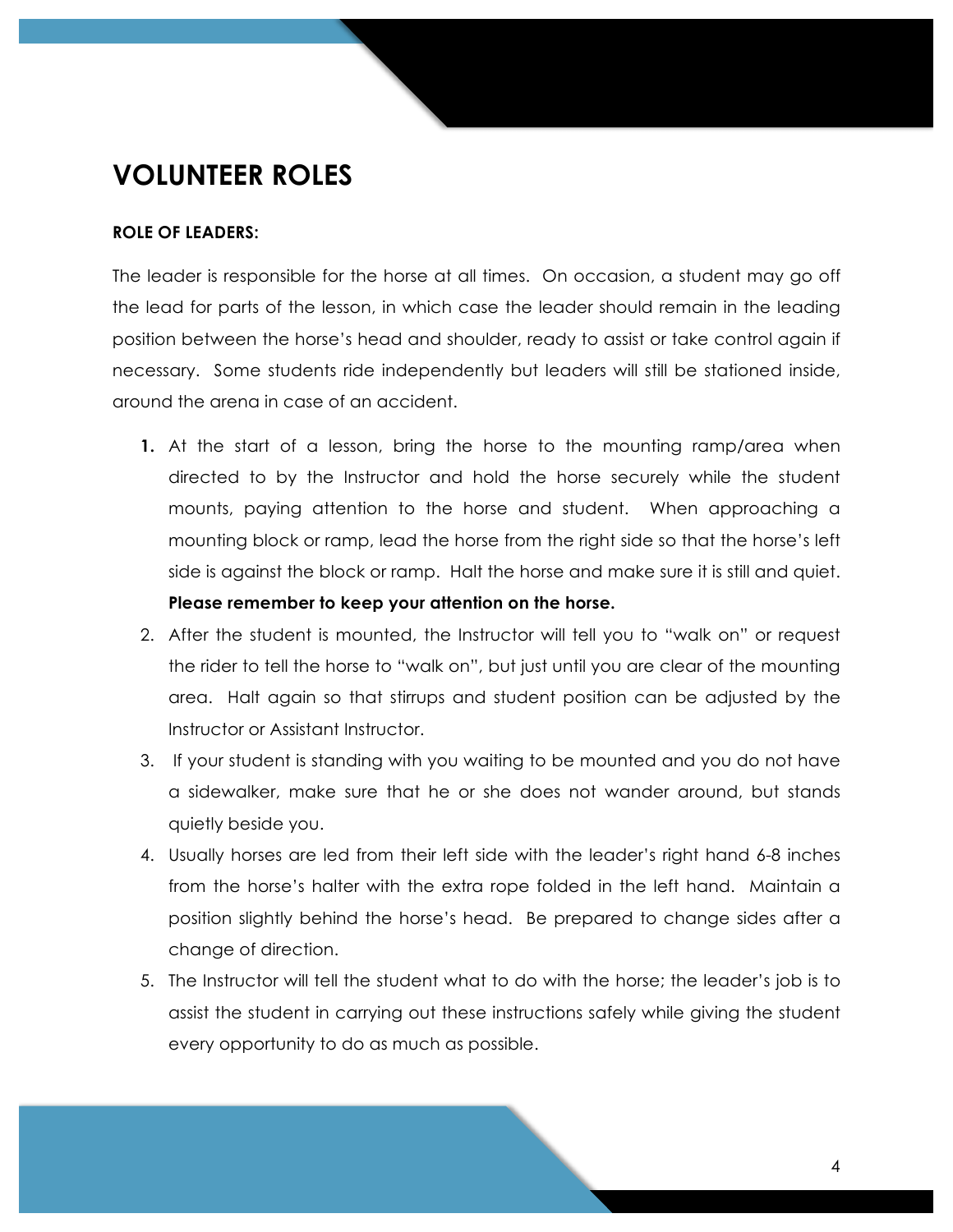#### **ROLE OF SIDEWALKERS:**

The sidewalker is responsible for the safety of the student and should stay at the student's side to prevent falls and to assist the student to carry out the Instructor's directions. The levels of physical and moral support required of the sidewalker vary considerably with each student. The Instructor will inform you of a particular student's requirements.

- 1. Many of the students need help with the "hand over hand" method. This will enable the student to learn the skill faster. Perseverance and repetition with lots of encouragement will pave the road to success**. Encouraging the student to do the task is often much harder than doing the task ourselves.** It is important to remember that the student needs the opportunity to try the task themselves!
- 2. It sometimes happens that there are surplus helpers because of an unforeseen absence of students, but the time need not be wasted. Extra volunteers gain the opportunity to observe the ride (lesson) as a whole, or chat with a relative or teacher and gain an insight to the student as an individual and use the knowledge to gain a more meaningful relationship with the student. You will find that the better you get to know your student, the more rewarding your job as a volunteer will be.
- 3. Where two sidewalkers are required, direction should be given by one designated person.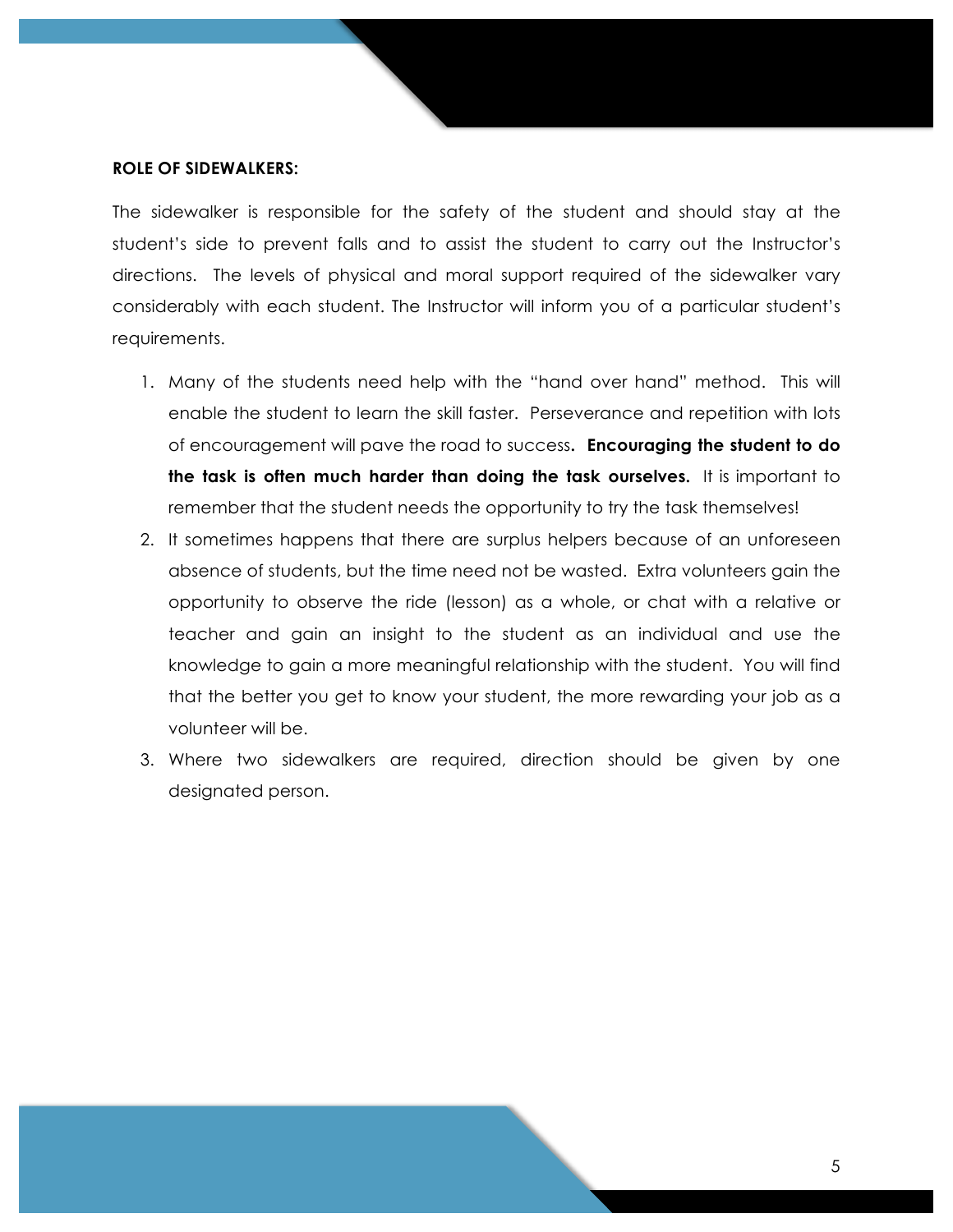# **POINTS TO REMEMBER:**

| <b>LEADERS</b>                                                                                                                                                                                                                                                                                                                                                                                                                                                                                                                                             | <b>SIDEWALKERS</b>                                                                                                                                                                                                                                                                                                                                                                                                                                                                                                                                                                                            |
|------------------------------------------------------------------------------------------------------------------------------------------------------------------------------------------------------------------------------------------------------------------------------------------------------------------------------------------------------------------------------------------------------------------------------------------------------------------------------------------------------------------------------------------------------------|---------------------------------------------------------------------------------------------------------------------------------------------------------------------------------------------------------------------------------------------------------------------------------------------------------------------------------------------------------------------------------------------------------------------------------------------------------------------------------------------------------------------------------------------------------------------------------------------------------------|
| Know the name of your student and sidewalker.<br>Check that everyone is ready before "walking on".<br>Leave sufficient space for the students' legs and<br>sidewalkers when passing obstacles, going through<br>openings and along walls.<br>Make large gentle turns:<br>sharp corners throw the<br>student off balance.<br>Concentrate always on your horse and the situations<br>around you. Two horse-lengths should be left between<br>the horses and the leader should be ready to pass or<br>cut across the arena to avoid traffic jams. Be ready to | During mounting, stand on the off side (right side) of the<br>horse to discourage the horse from moving sideways<br>and to assist the student if necessary.<br>Keep your student interested and occupied until all<br>students are mounted and the Instructor is ready to<br>begin the class. Once the class has started avoid<br>excessive chatting and encourage the student to<br>concentrate on the Instructor's directions.<br>Walk next to the student's hips, facing forward.<br>Always be aware of your student's position on the horse.<br>If your student starts to slip sideways, don't panic, but |
| slow the horse down or halt if the student becomes<br>unbalanced. (Your sidewalkers should inform you).<br>Allow the student to do as much as possible on his/her<br>own. Wait for the student to attempt to complete the                                                                                                                                                                                                                                                                                                                                  | support the student and encourage them to correct<br>their position themselves (notify their leader first). If the<br>student cannot correct his or her own position have the<br>leader halt the horse in the center of the arena and<br>help the student correct his position.                                                                                                                                                                                                                                                                                                                               |
| instruction before assisting.<br>When the students are stopped to do the exercise it is<br>the leader's job to see that the horse stands still and<br>squarely on all four legs. Stand to the left of the horse<br>facing your student during exercises.<br>Falls are rare but can happen. If your student falls, your                                                                                                                                                                                                                                     | When a student needs considerable support, there will<br>be two sidewalkers. The sidewalkers may need to<br>change sides during the class to avoid muscle fatigue.<br>Alert your leader, who will halt the horse so you may<br>change sides one at a time, moving in front of the<br>horse.                                                                                                                                                                                                                                                                                                                   |
| only concern must be for the horse you are leading.<br>The Instructor will take care of the student. If another<br>student falls or a horse gets loose or shies, stop your<br>horse and hold it securely until all is calm. Never let go<br>of your horse!                                                                                                                                                                                                                                                                                                 | Be alert for signs of fatigue or discomfort in your student<br>and let the Instructor know if there is a problem.<br>Escort your student back to the spectator area after<br>dismounting.                                                                                                                                                                                                                                                                                                                                                                                                                     |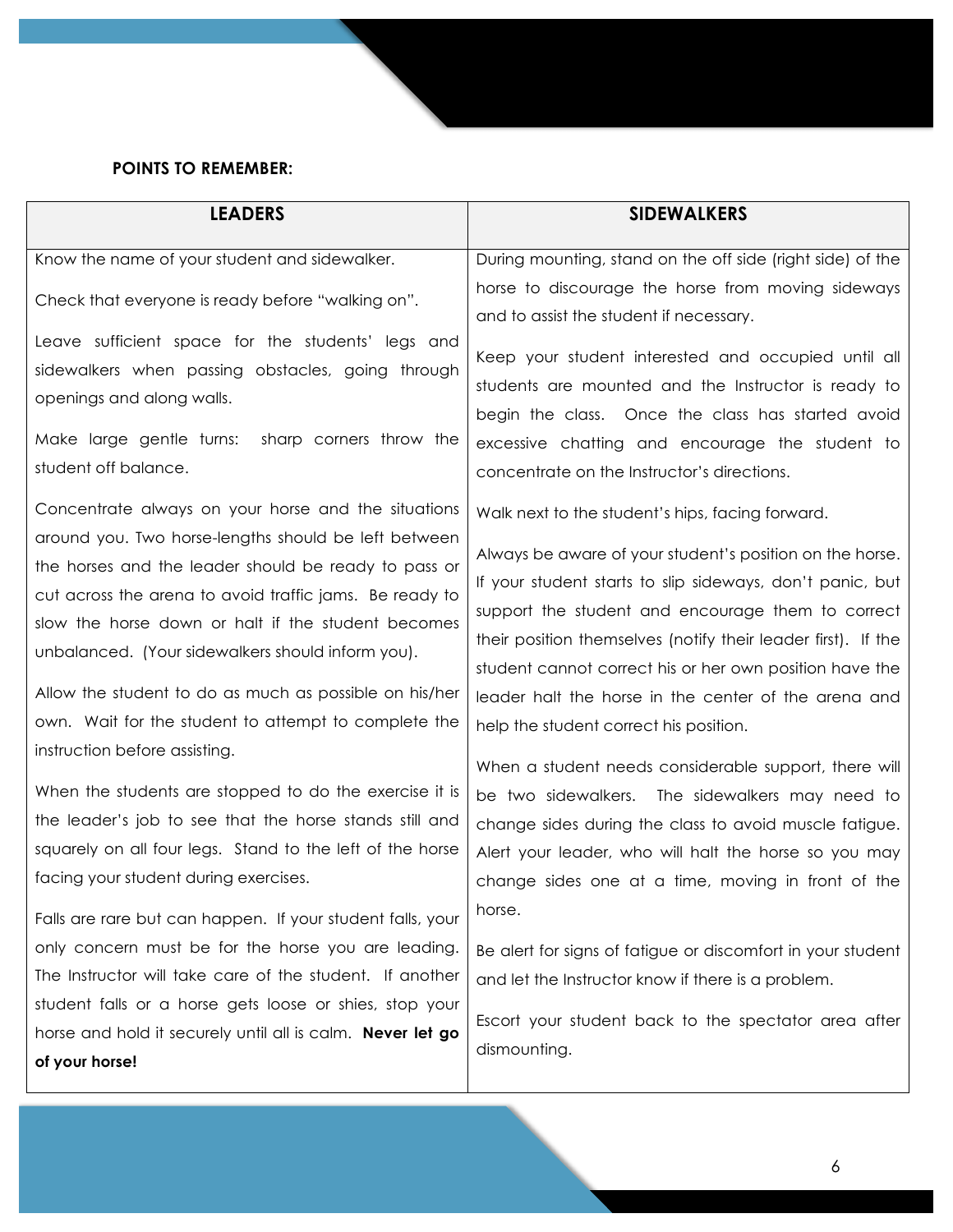# **REMINDERS FOR ALL VOLUNTEERS:**

- 1. Please be on time. Please aim to arrive 15 minutes before your session. Your student depends on you to get the horse ready. If you know you will be late, please contact us to let us know when you will arrive so we don't cancel your student's ride.
- 2. We need you, and no matter what your volunteer activity is, someone is depending on you. If you are going to be absent, please let us know as soon as possible. Advance notice gives us the opportunity to find someone else to help out.
- 3. Check your email for updates and new information. Sign in and out each time you come to volunteer. Also, please record your notes of your student's accomplishment after each lesson in the Instructor's Rider Report.
- 4. Please dress in comfortable, sensible clothing with minimal jewelry. In the interests of safety, class volunteers must wear sturdy shoes or boots with a low heel. Boots that come above the ankle are best. High heels, slip-on shoes, soft topped shoes and sandals are not suitable. Remember, horses occasionally step on toes by accident!
- 5. ANY accident or injury that occurs while volunteering, however minor, must be reported to the Instructor. Safety is a priority so proper medical attention should be sought and an incident report completed.
- 6. For safety reasons, smoking is not permitted.
- 7. While publicity is good, it is imperative that we maintain confidentiality regarding our students. Thus, all media persons etc. must be referred to facility staff. Photographs and videos cannot be taken without prior permission.
- 8. Please avoid feeding the horses anything.
- 9. You are very important to us and we want you to enjoy your time with us to the fullest. If you are unsure or have a question during lesson, ask the Instructor or another volunteer. A simple tip may improve the student's or your situation considerably. If you are having problems or conflicts during your volunteer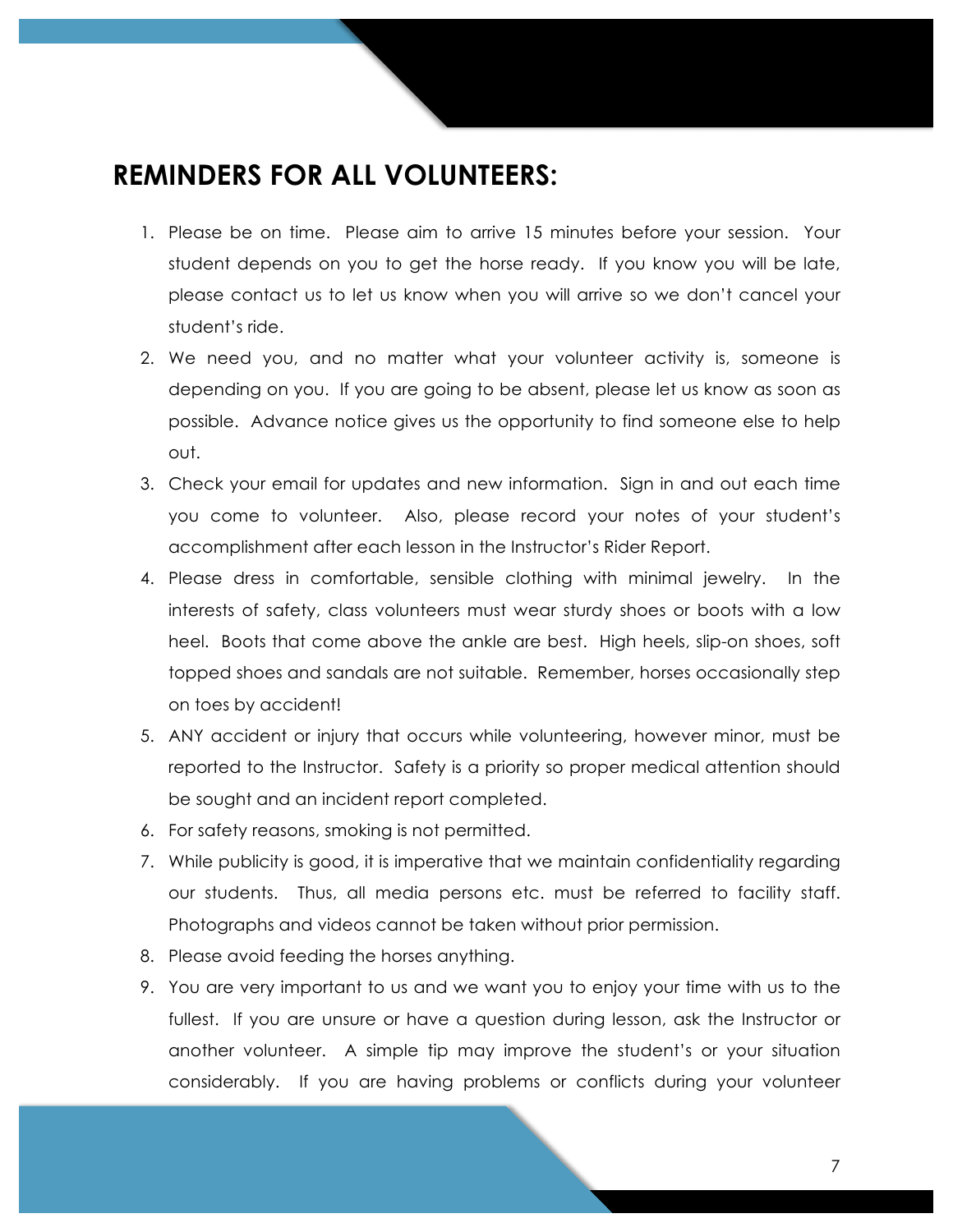experience, please let the Instructor or Volunteer Coordinator know. We are happy to help you find the right class or job for you or to help you find a way to stay with our program even if your time commitment is limited.

10. We would like our volunteers who work in the arena with students to be at least 16 years of age. However, youths who are under 16, have experience with horses, demonstrate a mature personality and show an ability to handle unexpected situations may be able to work in the arena. This will be at the discretion of the Instructor, who will have the final say.

# **PROMOTING SAFETY**

#### **CONFIDENTIALITY:**

While volunteering with 4:13 Therapeutic Riding Association, you may gain knowledge about a student or students, which is confidential. It is imperative that students not be discussed outside of the organization in any way which may break this confidentiality.

#### **SAFETY PRECAUTIONS DURING LESSONS:**

- 1. Students and their parents/support staff will enter the designated area.
- 2. Loud noises and quick movements must be avoided around horses.
- 3. All students must be wearing a properly-fitted helmet before entering the riding arena. This should be done in the staging area.
- 4. Students are only mounted/dismounted under the supervision of the Instructor.
- 5. Never approach a horse from the rear. Make sure it can see you and that you speak before touching it. Keep a hand on the horse's body when walking behind it.
- 6. Never let go of the reins or lead rope on the horse and do not allow them to dangle on the ground where they may be stepped on or caught in a leg.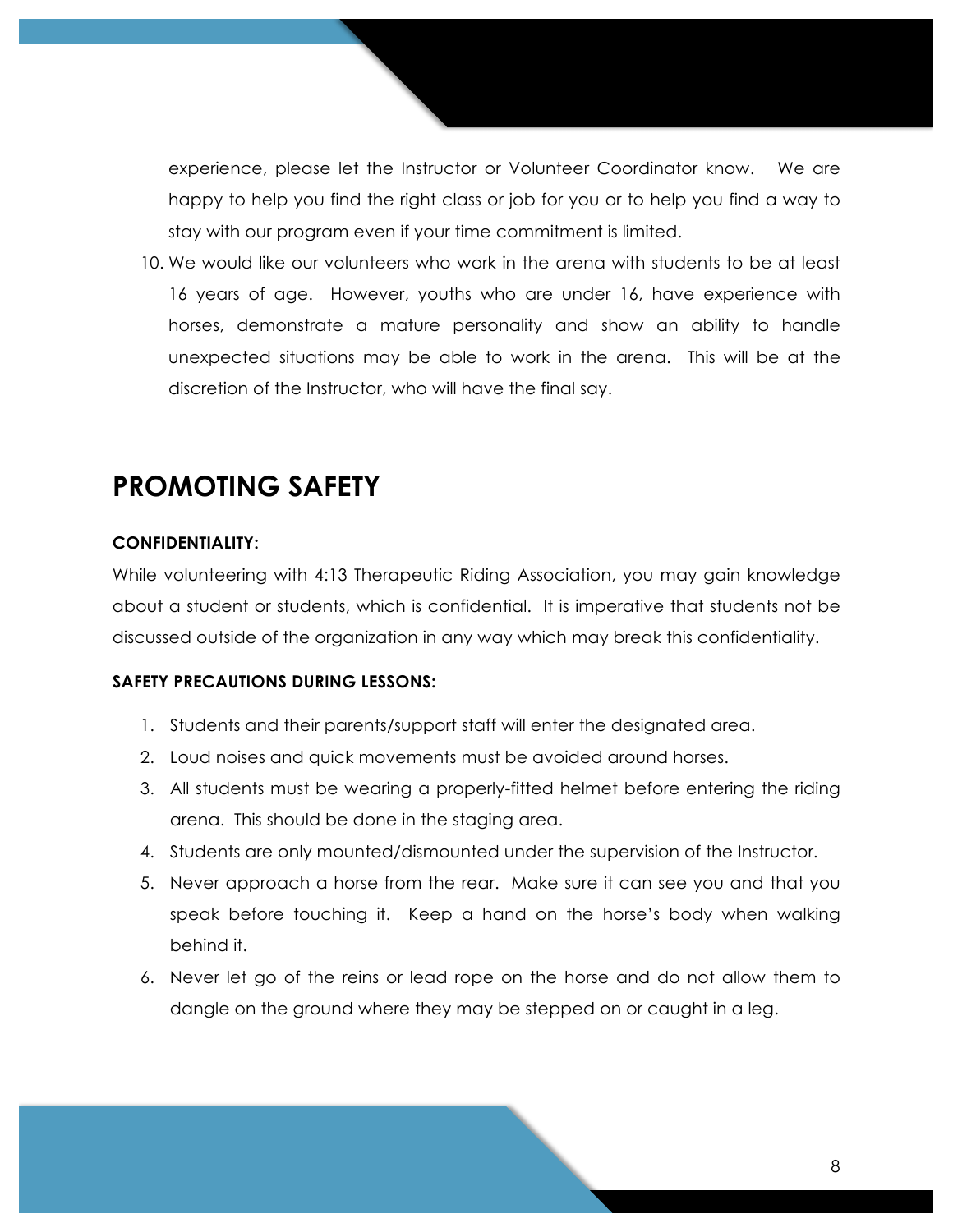#### **EMERGENCY PROCEDURES:**

- 1. In case of an emergency, telephone numbers for emergency services are located throughout the barn. Please note that cellular service is poor inside the barn. A phone with a landline is available in the office area.
- 2. A First Aid Kit is located in the arena area.

## **IN THE CASE OF A STUDENT ACCIDENT:**

- 1. In the event of an accident or other mishap, the Instructor will attend to the student who is in trouble. In the event of a fall, the leader will stop the horse immediately a safe distance away from the student. If necessary, the Instructor will ask a sidewalker (or another volunteer) to phone the ambulance and/or notify the parent/guardians. All other students will be halted at the end of the arena away from the student in trouble and everyone in the arena will remain calm and conduct themselves in an orderly manner.
- 2. If an ambulance is not called, volunteers will keep their horses halted and their students quiet until further notice from the Instructor.
- 3. If an ambulance is called, the students will be quietly dismounted. Sidewalkers will escort students to their parents/staff in the spectator area (or stay with them if a parent/staff is not present). Leaders will quietly remove horses from the arena.
- **4.** In an emergency, it is **IMPORTANT NOT TO RUN OR SHOUT AT ANY TIME. DO NOT**  move a fallen student until it has been determined that it is safe to do so.

### **IN THE CASE OF FIRE:**

- 1. The person who discovers the fire will first remove people from the immediate vicinity, then inform the Instructor or send a delegate to do so. If possible, use the nearest fire extinguisher. There are two fire extinguishers in the arena.
- 2. The Instructor will notify the fire department and send someone to meet them and direct them to the fire.